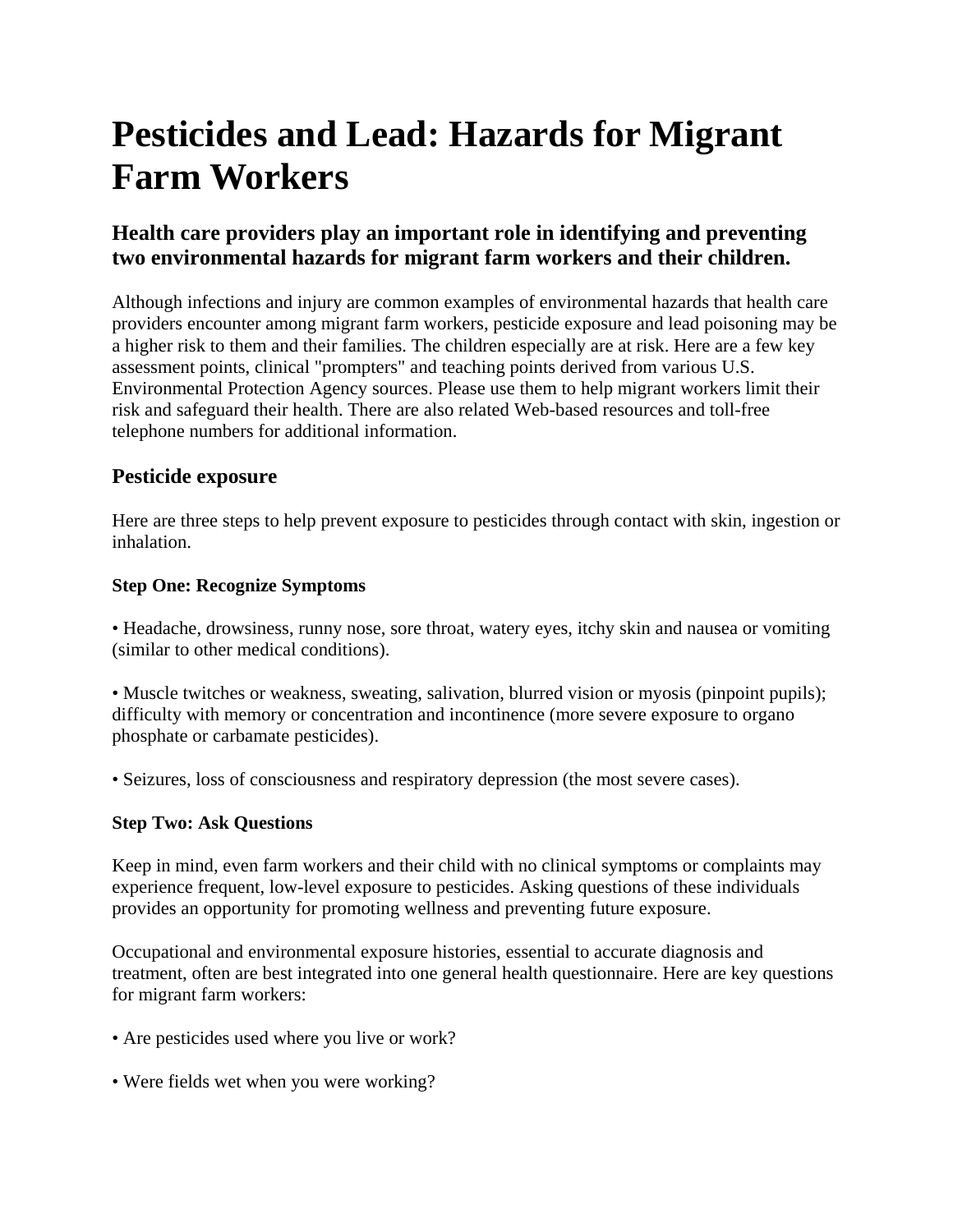- Was any spraying going on while you were working in the fields?
- While working, do you wear gloves, long pants, long sleeves, a hat, boots or other protective gear?

• Do you feel sick during or after working in the fields? (Or do you have any of the following symptoms: runny nose, sore throat, headache or other complaint during or after working in the fields?)

• In the event you are exposed to pesticides, do you wash your hands, remove your clothes, change your clothes before going home or anything else?

• Do your children ever go to the fields with you? And how do you dress them?

#### **Step Three: Ask More Questions**

Children of migrant farm workers may be exposed to pesticides even if they do not work or play in treated fields. Asking questions about the home and surrounding environment can help identify if a child is at risk.

• How close do you live to sprayed field?

• Are empty pesticide containers taken and used at home for other purposes such as storage or cleaning?

• Are children exposed to work clothes or shoes? (These are "take home" exposures that working adults may bring into the home.)

• Are any household pesticides used? If so, what is the pest problem? (The HCP can help identify other pest management techniques that might be useful.)

• Are any field pesticides used where your children live or play?

More detailed clinical information regarding pesticide poisonings is provided in EPA's *Recognition and Management of Pesticide Poisonings* (fifth edition), available in English and Spanish without charge (see resources list).

You can help ensure adequate protection of migrant farm workers under the federal Pesticides Worker Protection Standard. The standard requires employers to provide pesticide safety training, personal protective equipment, transportation of a worker to a health care facility in the event of a suspected poisoning and information to the health care worker on the suspected pesticide involved. For more information, or if you suspect a violation, contact EPA Region 5 at (312) 353-2192. Or, contact your state government representative for pesticides (see resources list in this brochure).

# **Lead poisoning**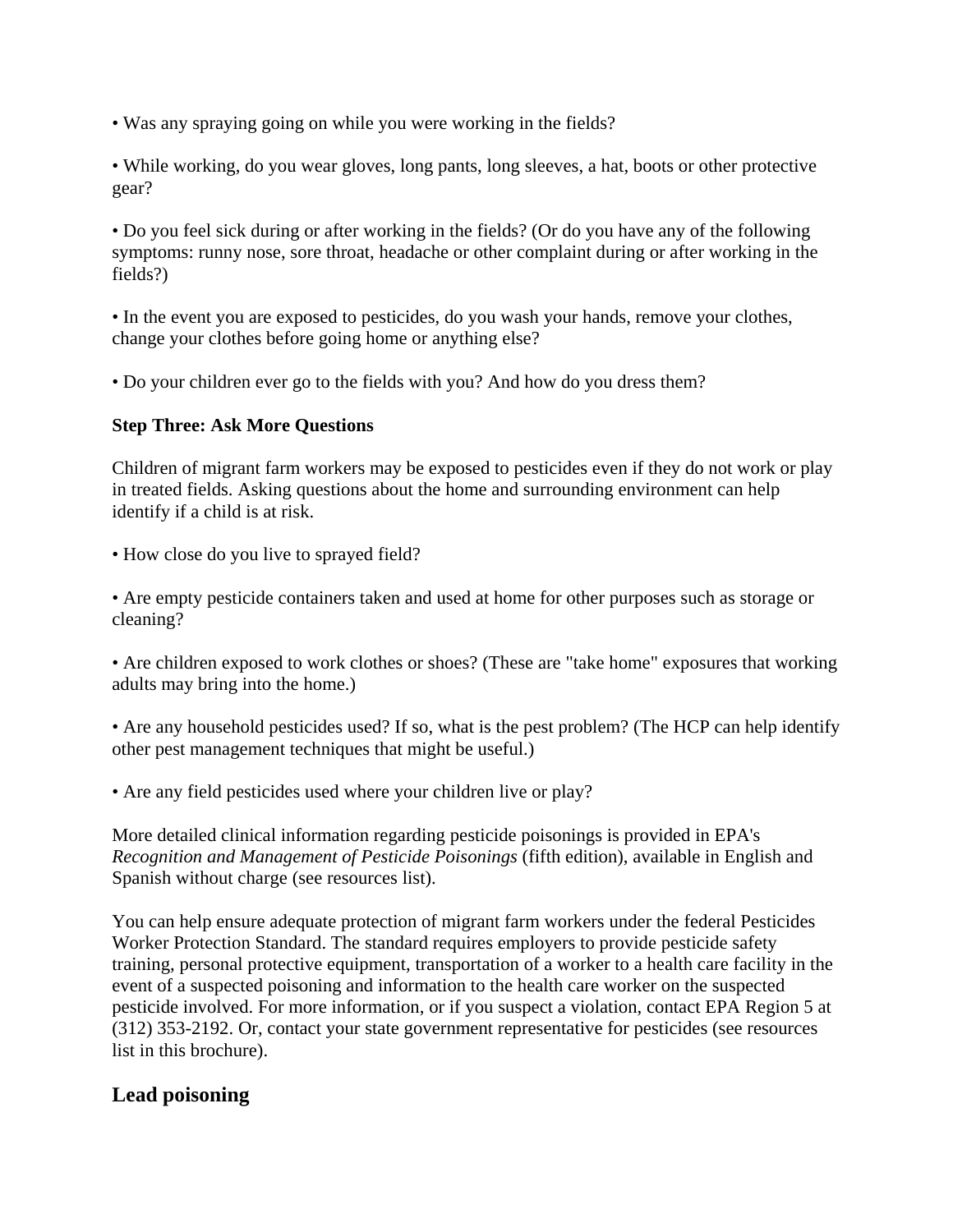Here are three steps to help prevent poisoning from lead, which is the result of breathing or swallowing lead dust, eating soil or paint chips containing lead, or drinking water contaminated with lead.

#### **Step 1: Recognize Symptoms**

• Inattentive, hyperactive and irritable.

• Problems with learning and reading, delayed growth, hearing loss and headaches (greater lead levels).

• Difficulty concentrating, brain damage and nervous system disorders (at high levels).

#### **Step 2: Ask Questions**

Lead is a potent poison that can affect people of any age. Children are especially vulnerable; their developing nervous systems are particularly sensitive to the effects of lead. Even children who appear healthy may have high levels of lead in their bodies. Lead exposure can harm young children and babies even before they are born, so preventing lead exposure in pregnant women is also a concern. Early identification and treatment of lead poisoning reduces the risk.

Lead screening questions assist in identifying sources of lead not only for children with elevated blood lead, but also children who may be at continued risk of getting lead poisoning in the future due to living conditions. Some helpful screening questions are:

- Do you live in housing recently renovated or repaired?
- Do you live in housing built before 1978, which may increase the risk of lead poisoning?
- Is there chipping, peeling paint or paint in poor conditions where you live?
- Do you use any home remedies or imported ceramic plates or cups?
- Is there lead contained in your water or soil?

#### **Step 3: Disclosure**

Migrant children often live in older housing that might place them at risk of lead poisoning. *Guidelines for Health Care of Migrant Farmworkers*, published by the American Academy of Pediatrics and the Migrant Clinicians Network in 2000, offers the following guidance for lead testing.

"All migrant children 0 to 6 years of age should receive a minimum of two lead tests—one at approximately 1 year of age and the second at age 2. If the blood lead level is greater than or equal to 10 µg/dl in either of these evaluations, if a sibling has elevated blood lead levels, or if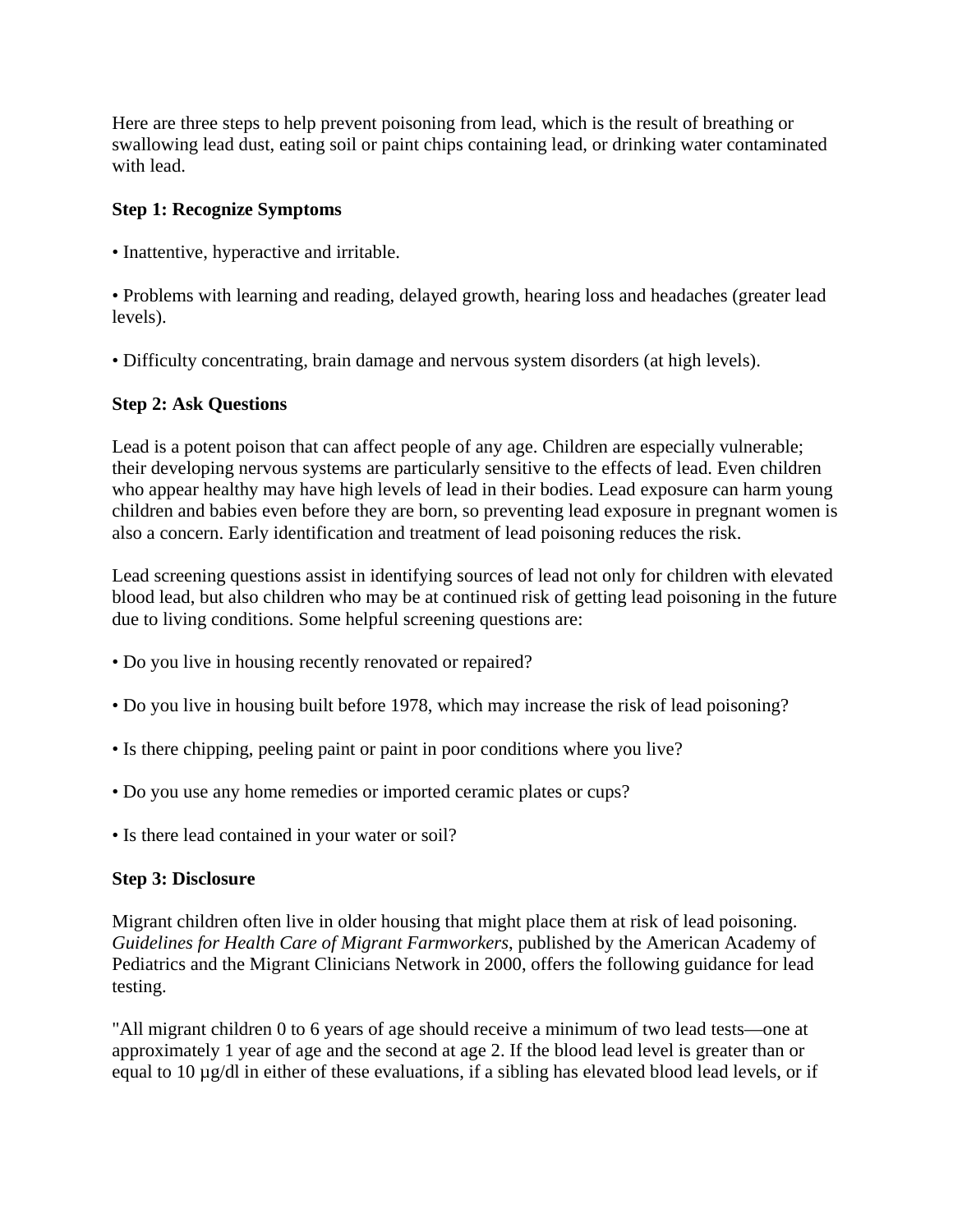the health care professional suspects that a child is exposed to lead, then additional and more frequent blood lead determinations are indicated." ( p. 86)

## **Patient education**

By including these key points in patient education, you can help them reduce their risks of pesticide exposure and lead poisoning. Of course, the patient's interest in taking these steps may hinge on their understanding of the health risks they can prevent. Thus, a general discussion with patients about these effects may be necessary first.

#### **At Work**

• When you handle pesticides or work in areas where pesticides have been applied, wash your hands with soap and water every time you take a break. (Water for hand washing should be available in the field. Water should be clean, not irrigation water.)

• Leave the area where pesticides are located and wash your hands and face before eating, drinking, chewing gum, smoking cigarettes or using other tobacco products, using the toilet or putting on makeup.

• Tobacco products and food absorb pesticides, so don't carry them with you while you work. Leave them someplace where pesticides won't get on them.

• Always keep your work clothes separate from your family's clothes. At home, be sure to keep your contaminated work clothes out of reach of children and pets. Wash work clothes in a separate load in the washer.

• If possible, hang your work clothes out to dry. Try not to use a clothes dryer because pesticides may contaminate the clothes dryer over a period of time.

• After washing work clothes, it is a good idea to clean the machine by running the washer at least one complete cycle without clothing but with detergent and hot water before washing other clothes.

• Never use an empty pesticide container for another purpose. Although the container may appear clean, there may be residues of the pesticide in the seams or container materials.

• Do not enter agricultural fields during entry prohibition periods related to the application of pesticides. Your employer is responsible for informing you of these entry prohibitions.

#### **At Home**

• Always store pesticides and other household chemicals, including chlorine bleach, out of children's reach—preferably in a locked cabinet.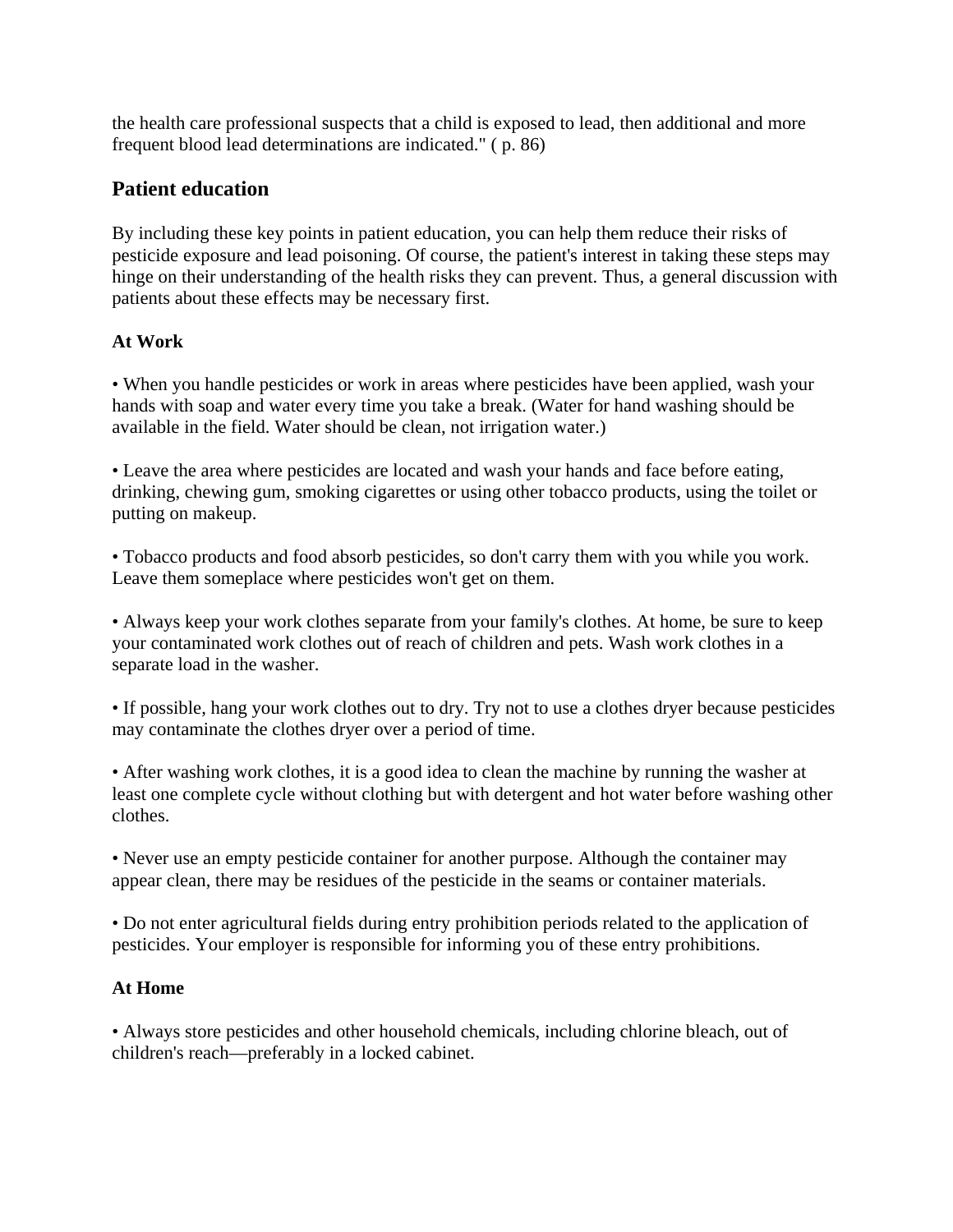• Always read directions carefully, or have them read to you, because pesticide products, household cleaning products and pet products can be dangerous or harmful if too much is used and ineffective if too much or too little is used. Be sure to read and follow the directions on the label.

• Before applying pesticides or other household chemicals, remove children and their toys, as well as pets, from the area. Keep children and pets away until the pesticide has dried or as long as recommended on the label.

• If your use of a pesticide or other household chemical is interrupted (perhaps by a phone call), properly re-close the container and remove it from children's reach. Always use household products in child-resistant packaging.

• Never transfer pesticides to other containers that children may associate with food or drink (like soda bottles), and never place rodent or insect baits where small children can get to them. Don't use unlabeled materials.

• When applying insect repellents to children, only use repellents formulated for use on children. Read all directions first; do not apply over cuts, wounds or irritated skin; do not apply to eyes, mouth, hands or directly on the face; and use just enough to cover exposed skin or clothing, but do not use under clothing. Bathe children after repellents are used or before bedtime.

• Wash children's hands, bottles, pacifiers and toys often, and regularly wet-clean floors, window sills, and other surfaces to reduce potential exposure to lead dust.

• Get your child tested for lead if you suspect he or she has been exposed to lead in either your home or neighborhood.

• Inquire about lead hazards. When buying or renting a home or apartment built before 1978, the seller or landlord is now required to disclose known lead hazards.

• Most well or city water does not naturally contain lead. But water may pick up lead from plumbing that is made with lead. To reduce the risk of exposure to lead in water, use only cold water for drinking, cooking and making baby formula. Run water for 15 to 30 seconds before drinking it, especially if you have not used your water for a few hours.

• Look for signs of peeling or deteriorating paint on window sills, doors or walls. If you suspect that lead-based paint has been used in your home, or if you plan to remodel or renovate, get your home tested. Do not attempt to remove lead paint yourself. Call (800) 424-LEAD for guidelines.

#### **Resources for Clinicians**

## **PESTICIDES**

*National Pesticide Information Center*, call (800) 858-7378 Provides science-based pesticides information and lists of state and regional poison control centers.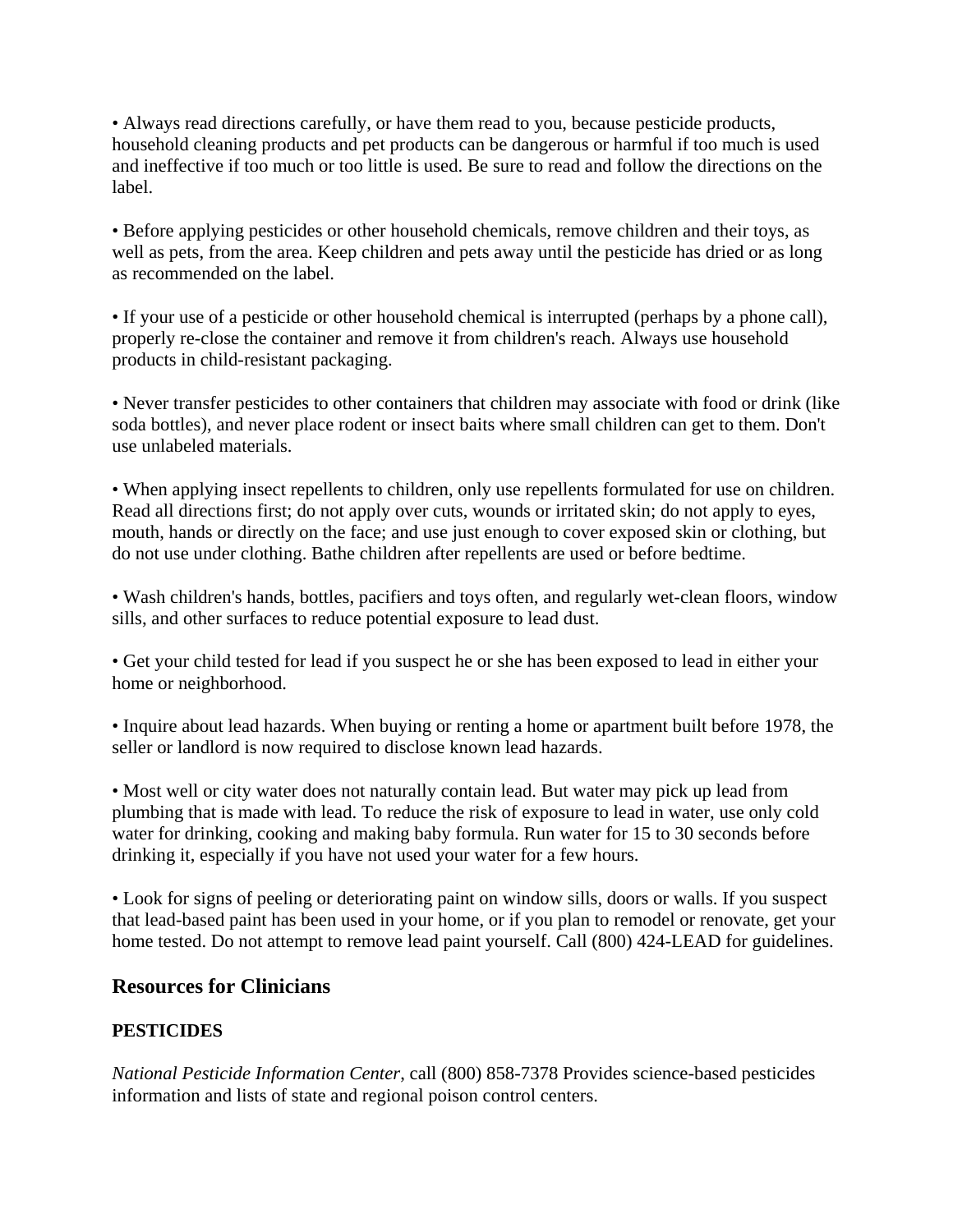*Recognition and Management of Pesticide Poisonings* (5th edition) is available at <www.epa.gov/oppfead1/safety/healthcare/handbook/handbook.pdf>. For a free printed, call (703) 305-7666.

*Michigan Dept. of Agriculture* Pesticides & Plant Pest Management Division, 611 W. Ottawa Street P.O. Box 30017 Lansing, MI 48909 Telephone: (517) 373-1087

## **LEAD**

*National Lead Information Clearinghouse*, call (800) 424-LEAD

*EPA's lead Web site*, www.epa.gov/lead

#### **GENERAL**

*Great Lakes Center for Children's Environmental Health*, Cook County Hospital, Chicago Illinois. Telephone: (800) 672-3113. This center can provide clinical consultations and evaluations, training opportunities, and hazard evaluations for children's environmental health concerns.

*Safe Drinking Water Hotline*: (800) 426-4791

*Indoor Air Quality Hotline*: (800) 438-4318

*Handbook on Children's Environmental Health* (1999), American Academy of Pediatrics, (888) 227-1770. Cost involved.

*Training Manual on Pediatric Environmental Health: Putting It Into Practice*. Children's Environmental Health Network (CEHN) is available at CEHN Web site: www.cehn.org/cehn/ trainingmanual/manual-front.html

*Migrant Clinicians Network* P.O. Box 164285 Austin, Texas 78716 Telephone: (512) 327-2017 Fax: (512) 327-0719 www.migrantclinician.org

*National Center for Farmworker Health* 1770 FM 967 Buda, Texas 78610 Telephone: (512) 312-2700